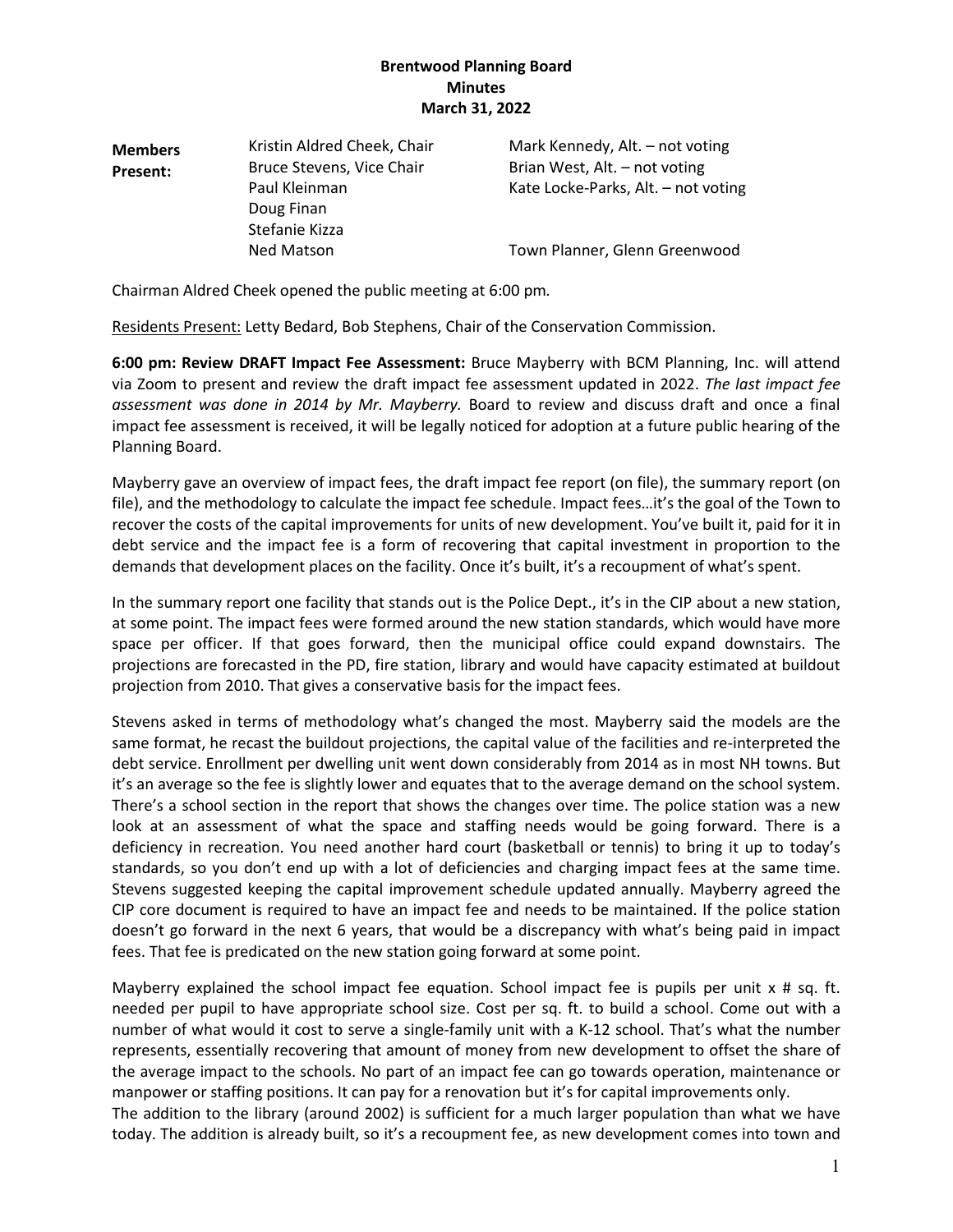adds more people and users, it's an investment already made. The debt service has only one more year on the cost of the addition. Essentially it reimburses the Town for the cost of creating that facility. New development will start consuming a share of it. Kleinman said once debt service is paid, the fee is continued to be collected. Mayberry replied yes, it's a recoupment and going forward, it still needs to be spent on the library for capital improvements only; an elevator to meet ADA requirements for example or other capital improvements.

Recreation has a number of types of facilities, fields, courts, community center building. A ratio is assigned to various recreation criteria. Ratios or standards are applied to existing and future populations and the difference is contributable to new development. As a rule of thumb, some towns have a set of numbers in their fee schedule and say that's it and they don't spend it and create the improvements. Brentwood is not in that situation and is ahead of the game to be able to absorb more development. Recreation looks at a 2022 to a 2040 need. The Fire Dept. was built in 2010, a long-term facility. Fire equipment and major apparatus and vehicles are also factored in as it can be a higher capital value than the building you keep them in so the Fire Dept. will stand the test of time.

The Police Dept. uses 350 sq. ft. per officer, conservative number (low fee) for space requirements. A lot of indoor space, sally port, stand-alone building for the future so the space allowance went up. The impact fee would reflect the full development cost as well, for a new station.

The Municipal Office uses 507 sq. ft. per full time staff as a ratio, general to offices across the country. It depends on storage requirements, meeting space etc. You don't need to be confined to these standards. Without a space needs assessment, this is good to use. The fee dollar amounts are lower in the summary vs. the main report as some 2020 information came out from the American Community Survey in mid-March and Mayberry updated the variables on household size but it won't affect the numbers in a major way. Brentwood and Chester have the most impact fee categories of any other Towns in the state, so Brentwood is good.

Non-residential fees per square foot went up quite a bit. It's good that Brentwood has separate commercial fees, and the single family detached increased. *The 2014 table and current fee structure is shown. Option for fees for 2022 from Summary report are shown on the next page.*

|                           | [<------------------RESIDENTIAL DEVELOPMENT PER UNIT---------------->] |                   |              | <b>COMMERCIAL</b>  |
|---------------------------|------------------------------------------------------------------------|-------------------|--------------|--------------------|
| <b>Impact Fee Account</b> | Single Family                                                          | Attached $& 2$    |              |                    |
|                           | Detached                                                               | or More Unit      | Manufactured | Non-Residential    |
|                           |                                                                        | <b>Structures</b> | Housing      | Development        |
| Police                    | \$394                                                                  | \$369             | \$328        | \$0.14 per sq. ft. |
| <b>Municipal Office</b>   | \$542                                                                  | \$508             | \$451        | \$0.12 per sq. ft. |
| Recreation                | \$976                                                                  | \$925             | \$826        | n.a.               |
| Library                   | \$759                                                                  | \$744             | \$675        | n.a.               |
| <b>Schools</b>            | \$5,768                                                                | \$3,711           | \$4,631      | n.a                |
| Fire                      | 947                                                                    | \$1,082           | \$1,052      | \$0.41             |
| <b>Totals</b>             | \$9,386                                                                | \$7,339           | \$7,963      | $$0.67$ per sq ft  |
|                           |                                                                        |                   |              | 7/24/2014          |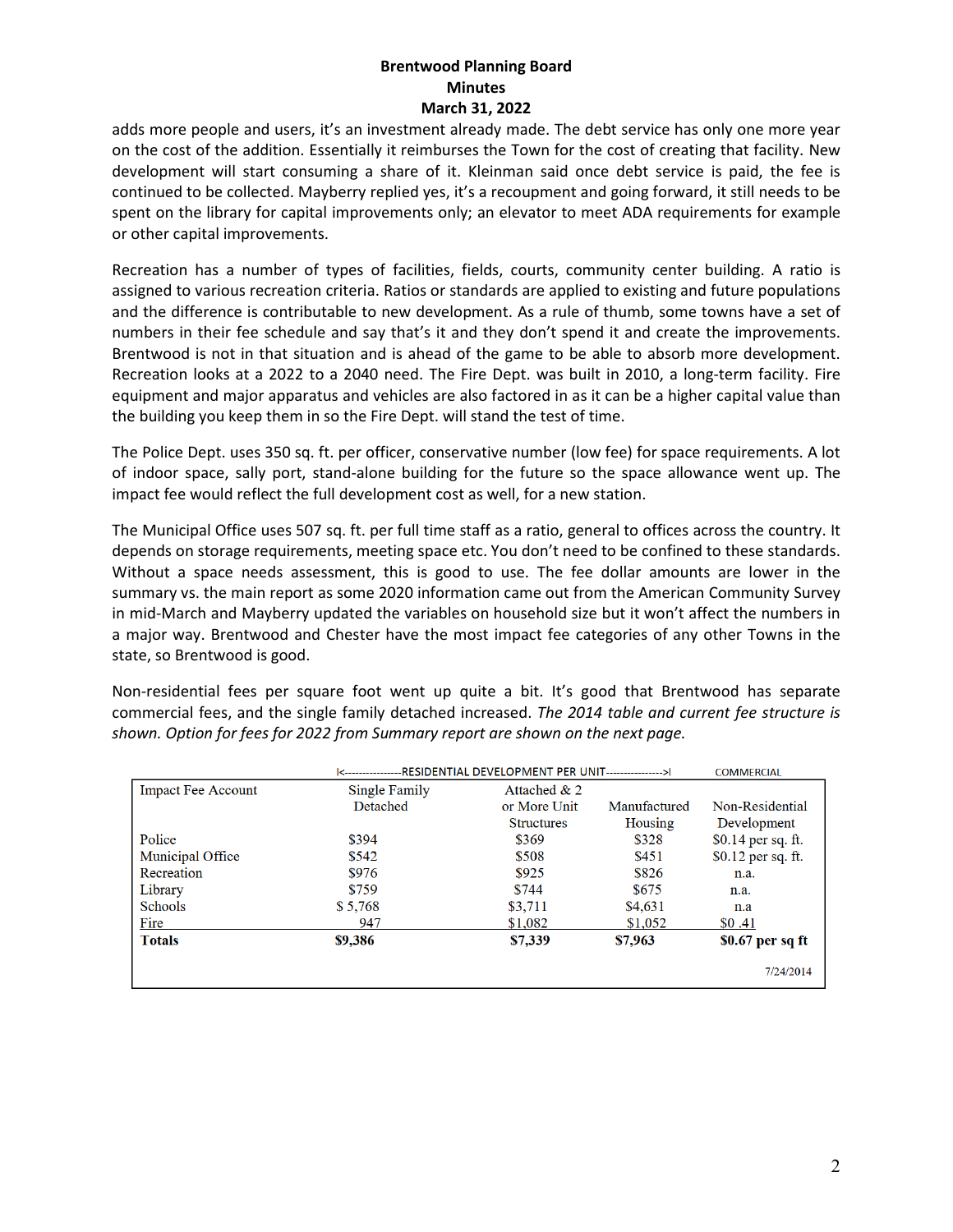# **Impact Fee Options 2022**

The fee schedules below are slightly lower than those in the draft report due to an update to the estimated average household sizes assigned to residential units.

| <b>BRENTWOOD NH 2022 IMPACT FEE SCHEDULE</b> |                                           |                   |                |  |              |
|----------------------------------------------|-------------------------------------------|-------------------|----------------|--|--------------|
|                                              | Residential Impact Fees Per Dwelling Unit |                   |                |  | Non-         |
| Impact Fee                                   |                                           | Attached and      |                |  | Residential  |
|                                              | <b>Single Family</b>                      | Two or More       | Manufactured   |  | Development  |
| Category                                     | <b>Detached</b>                           | Unit              | <b>Housing</b> |  | Fees Per Sq. |
|                                              |                                           | <b>Structures</b> |                |  | Ft.          |
| <b>Schools</b>                               | \$5,354                                   | \$3,397           | \$3,643        |  | n.a.         |
| <b>ILibrarv</b>                              | \$949                                     | \$697             | \$738          |  | n.a.         |
| Recreation                                   | \$1,046                                   | \$769             | \$823          |  | n.a.         |
| <b>Fire</b>                                  | \$1,324                                   | \$994             | \$1,148        |  | \$0.65       |
| Police                                       | \$645                                     | \$499             | \$635          |  | \$0.36       |
| Municipal Office                             | \$518                                     | \$380             | \$400          |  | \$0.11       |
| Total                                        | \$9,836                                   | \$6,736           | \$7,387        |  | \$1.12       |

| ALTERNATIVE IMPACT FEE SCHEDULE PER SQUARE FOOT (FINISHED SPACE) |                                                                  |                                                                 |                                |                            |                                    |
|------------------------------------------------------------------|------------------------------------------------------------------|-----------------------------------------------------------------|--------------------------------|----------------------------|------------------------------------|
|                                                                  | Residential Impact Fees Per Square Foot of<br><b>Living Area</b> |                                                                 |                                | Non-<br><b>Residential</b> |                                    |
| Impact Fee<br>Category                                           | <b>Single Family</b><br>Detached                                 | Attached and<br><b>Two or More</b><br>Unit<br><b>Structures</b> | Manufactured<br><b>Housing</b> |                            | Development<br>Fees Per Sq.<br>Ft. |
| <b>Schools</b>                                                   | \$2.35                                                           | \$2.55                                                          | \$2.84                         |                            | n.a.                               |
| Library                                                          | \$0.42                                                           | \$0.47                                                          | \$0.63                         |                            | n.a.                               |
| Recreation                                                       | \$0.46                                                           | \$0.52                                                          | \$0.70                         |                            | n.a.                               |
| Fire                                                             | \$0.59                                                           | \$0.68                                                          | \$0.97                         |                            | \$0.65                             |
| Police                                                           | \$0.29                                                           | \$0.34                                                          | \$0.54                         |                            | \$0.36                             |
| <b>Municipal Office</b>                                          | \$0.23                                                           | \$0.26                                                          | \$0.34                         |                            | \$0.11                             |
| Total                                                            | \$4.34                                                           | \$4.82                                                          | \$6.02                         |                            | \$1.12                             |

For residential development, a fixed fee amount per dwelling unit provides for a standard assessment by structure type.

This per unit residential fee schedule parallels the past practice for impact fee assessment in Brentwood.

The alternative of Impact fees per square foot provide more flexibility based on the size of the dwelling units. Lower fees are enabled for smaller and presumably more affordable, housing units.

Residential fees per square foot may also provide a basis for assessing fees to accessory dwelling units (ADUs) which can represent a broad range in floor area.

When assessing fees per square foot to residential uses, a fee cap or maximum living area subject to the fee should be adopted.

Mayberry said the attached and manufactured went down because the household sizes were too high for those types of units. Average household size is from the census every 10 years, but by type of housing information is only from small samplings. Mayberry used a statewide sample and compared average household sizes and cross referenced it with Brentwood. Using a bigger sample size for a more accurate prediction for typical housing situations. Future projections; 2010 buildout study by the RPC. It identified an increment of housing, allowable by zoning density at the time and the baseline of that was 2009. He added up the units, added to that, 93% increase of the basic housing at that time. Some of that growth has occurred. Non-residential development was also looked at. In the models, the housing figure is the buildout figure, projected to 2040 and increase of sq. ft. of non-residential and project number of employees etc. But build-out studies are going to change. The better method is a long-term view, divide by a bigger number = smaller fee, smaller users = larger fee, so what is the average entirely built out today with all these facilities in the fee, what would it cost per housing unit or commercial space to support it. This is detailed in section E in the main report (on file).

Aldred Cheek asked about how Brentwood compares to other towns. Mayberry said Brentwood's school fee is in the middle compared to other towns. It's hard to compare; how old is the fee, when was it last calculated and what type of facilities do they have? There are huge differences and a lot of variables. They are all unique. Brentwood's fees are about the same as Salem, which is a larger community, but it depends on what each town has. Smaller communities have higher fees for police, fire etc. compared to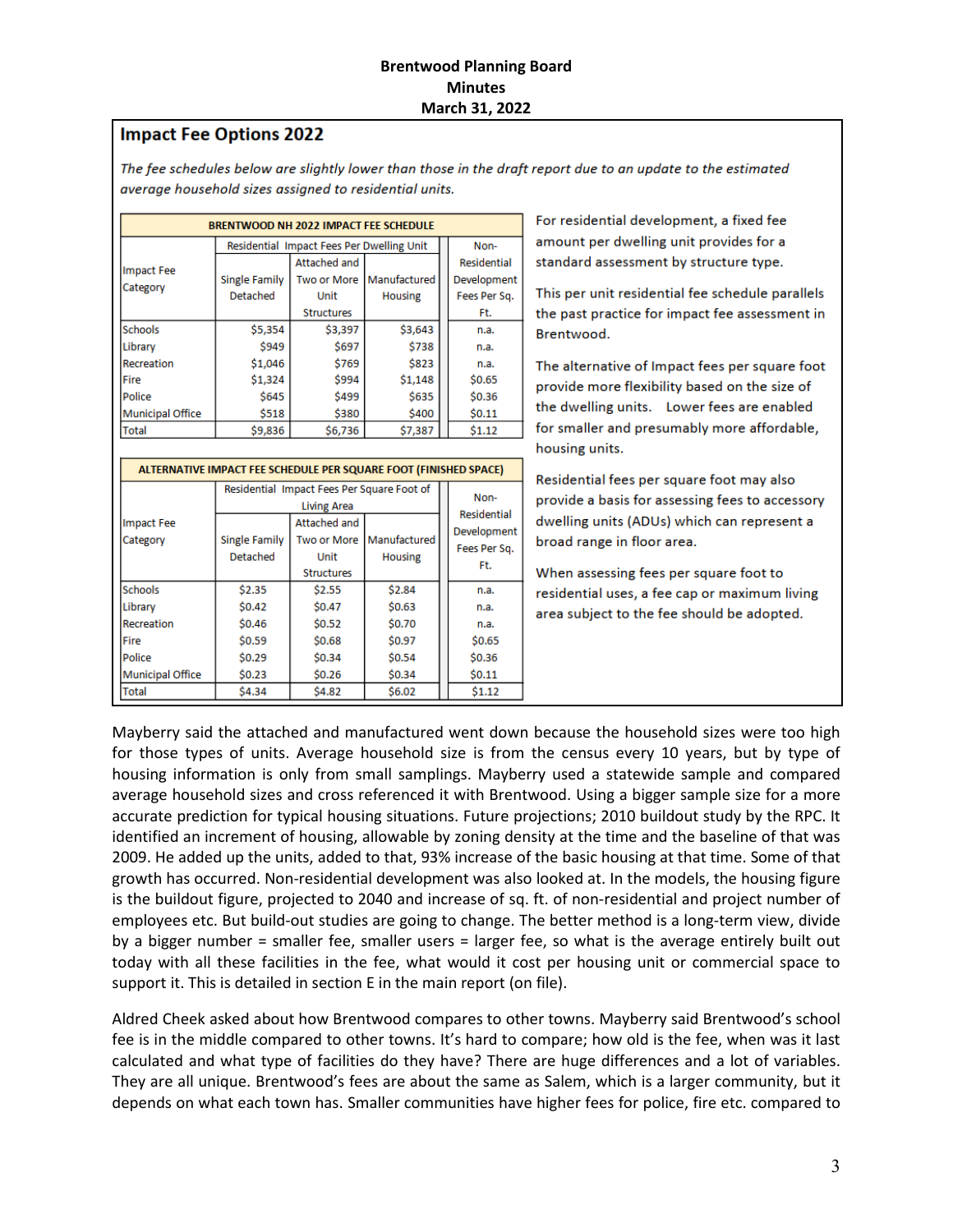larger communities. The chart just shows what other communities are paying (on file). Exeter is comparable. School fees vary greatly across the board.

Stevens said the key word is defensible. The numbers haven't gone up that much. Have methodologies been questioned? Mayberry thought in Brentwood but remembers Sandown and Danville cases that went to the Supreme court. It was regarding school fees, and it mentioned the fee was arbitrary, but the court found it had factual basis and methodology. Londonderry had charged road impact fees for state highways, you can't do that. Courts look for the methodology and is the basis reasonable. Developers claimed grandfathering to impact fees so the state RSA changed, assessed a fee at subdivision stage, that fee is fixed for 5 years. One court case basically said you can assess fees on capital improvements provided their collected on a proportionate basis, a reasonable method used. Mayberry said the ones that worry him are those that charge a fee for 20 years and never build the facility its based on.

Mayberry supplied an alternative, square foot-based fee vs. flat rate fee *(table on previous page and on file)*. Affordable housing advocates look at development costs and changing the regulations to enable building smaller homes = smaller fee vs. larger homes. If you decide to use a sq. ft. foot fee, put a cap on what's to be assessed, 4 bedrooms for example. Most communities use the flat rate for residential. Apartments and ADU's for example, you may not want a 400 sq. ft. unit charged the same as a 1,000 sq. ft. unit. It's all proportionate but sq. ft. fees give more flexibility but its more work to administer. Kennedy asked about additions to buildings. It's a one-time fee when you build a home but if you add additions and increase the size of the home, how is that addressed. Mayberry said the ordinance should address it and the fee is triggered by a net increase in housing units, adding living area, to recover from the addition. What is new development? It would have to be a net increase in sq. footage or apply to existing homes too. ADU's could use a sq. ft. fee but there are pros and cons for both methods. Mayberry explained that Rec's projection is based on year + 20-year projection but the build-out assumption drives the housing and is a formula of total housing units, how many households are supported, how many are occupied units, what's average household size = population. The household population has increased. Impact fees can flex with what's happening and can be updated so you're reflecting the most recent information. Some towns have road impact fees or road studies are done, where a traffic impact study is done and the site will generate x pm peak trips per hour and add x amount of traffic, but in conclusion there's no impact. That intersection has the capacity to take the load of that development so the conclusion is there is an impact, but it's mitigated by providing the roadway or intersection capacity to deal with it. Same for impact fees. It's in place, and it meets the needs of new development, there is still an impact, but you've provided for it as the facilities are in place.

Mayberry said he will update the draft with small amendments and finalize it and he can meet via Zoom again if necessary. He can share some names or other firms to contact for a future update. *Mayberry signed off around 7:03 pm.* 

Board discussed. Stevens asked so once we receive a final draft, the Board will take a vote that they concur with the new fee schedule. Greenwood said the language of the ordinance states that the fee is predicated on the methodology adopted in 2002 and all subsequent amendments so the ordinance doesn't need to change. The fee isn't in the ordinance for that reason. New development is anything that results in a new dwelling unit. Stevens asked if the BOS are assessing those fees? Greenwood thought the BOS did charge for impact fees. It's only a new dwelling unit but we should check with the BOS to see what they are using to assess a new ADU. Kennedy said ADU's should be charged impact fees. Stevens said a 1-bedroom ADU, a small unit, not large enough to accommodate a family, so do you charge the full school impact fee for that. Aldred Cheek wants to keep it consistent, either flat rate or a sq. ft. rate.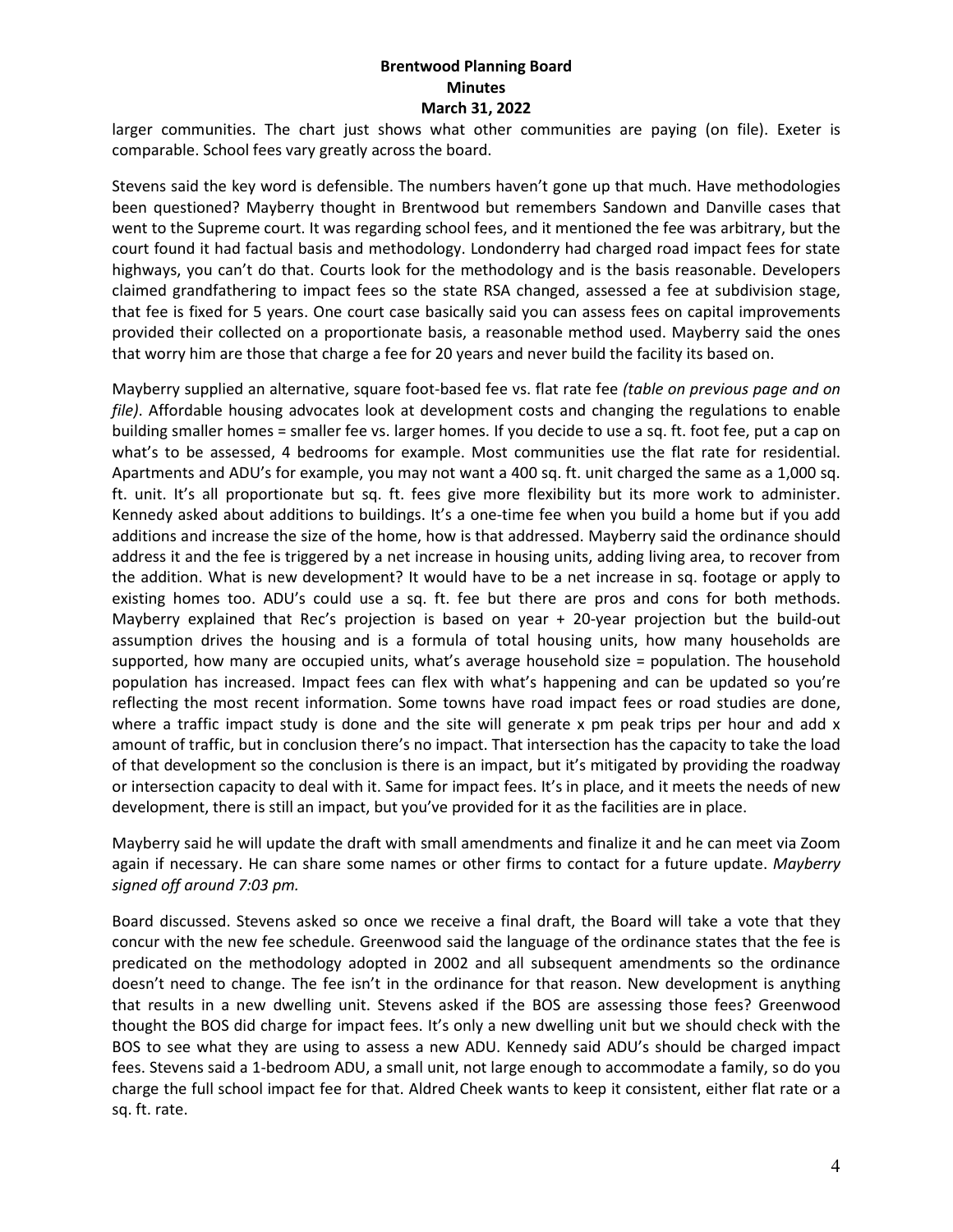**6:00 pm: Planning Board work session:** Review and discuss PB procedures, the multi-family district, affordable housing, and other possible zoning amendments for next year (2023). Discuss any potential changes to subdivision and site plan regulations (legal notice for a public hearing required before adopting). Possibly discuss economic development along the Rte. 125 corridor etc. and the viability of expanding the commercial/industrial zone.

Aldred Cheek discussed PB procedures for hearings and particularly for an upcoming hearing. Board should be cognizant of what is being said and their conduct, adhere to guidelines about not talking to people outside of meetings regarding issues. Start with rules first to keep it organized and people should direct questions to the Board. Greenwood said in response to not talking to people outside of meetings, your response should be I'm a member of the PB, I can speak regarding applications before the Board when I'm sitting as a member of the Board, and I am  $1/7<sup>th</sup>$  of the final vote rendering a decision. If they're asking procedural questions, you can share that but talking directly about an application, just say no. Finan added classes he's attended agree with Glenn's comment, you don't converse about an application outside of the Board. Greenwood said to direct people to call the planner on Wednesdays. Stevens added a microphone and table for resident questions to come up one at a time.

Kizza said at the last meeting there was an email from NHMA. What was the context? Did the Town reach out to them? Bickum said she had reached out to NHMA to ask about conflicts of interest to do research and to have information available. Kizza would value the rest of the Board's opinion in regard to recusal. Stevens said it's up to Kizza but maybe the developer may not contest it, or he may. Aldred Cheek said she received a letter today from the developer's attorney regarding juror standards etc. Bickum sent it to Walter Mitchell, who will be attending the April  $7<sup>th</sup>$  meeting to be paid for by the Town. Aldred Cheek said she didn't think Kizza had expressed any comments at a public meeting and asked that Bickum circulate the attorney's letter to the Board.

Aldred Cheek discussed how alternates participate. NHMA says if you aren't sitting that night as a voting member, you should be in the audience. If you are in the audience making comments, you realize you may be a voting member of the Board at some point; think as a Board member. Kleinman doesn't have Buckley's email in hand, but Glenn had said recusal is completely discretionary to the individual. Greenwood agreed, it's up to the Planning Board member. Aldred Cheek said but if a decision is challenged due to a conflict of interest, it would get thrown out and it would start over. Kay Parks Locke said in the audience I'm a resident who cares about space and habitat. Stevens said you can have an opinion but if you are making comments you would need to recuse from a particular application. Aldred Cheek said you need to be objective, juror standards.

Kleinman asked about Buckley's letter again and was it specific to two individuals. Bickum replied yes, the two new members elected to the PB live adjacent to the proposed project, so she reached out to NHMA to ask about potential conflicts of interest and what is the process or procedure. Kleinman said Buckley's letter seems to suggest that there is a specific standard to apply. Greenwood said he and Buckley both agree that if you are an abutter, you have to disqualify yourself. But beyond that, if you live in the neighborhood and you haven't said anything at any public meeting, you are a resident of the Town and have the right to make up your mind as to whether or not you can be an unbiased participant in the process. Kleinman said Buckley seems to suggest that if there were questions asked that would suggest opposition that it would be pre-judgement and would require recusal but said Greenwood has said it's discretionary.

Matson had brought up questions that he asked at hearings. He brought up concerns about road safety and the project itself as a member of the Town, participated in the hearings and offered input. Bickum asked Matson if he went to the BOS. Matson replied I guess I went to that one, but they pretty much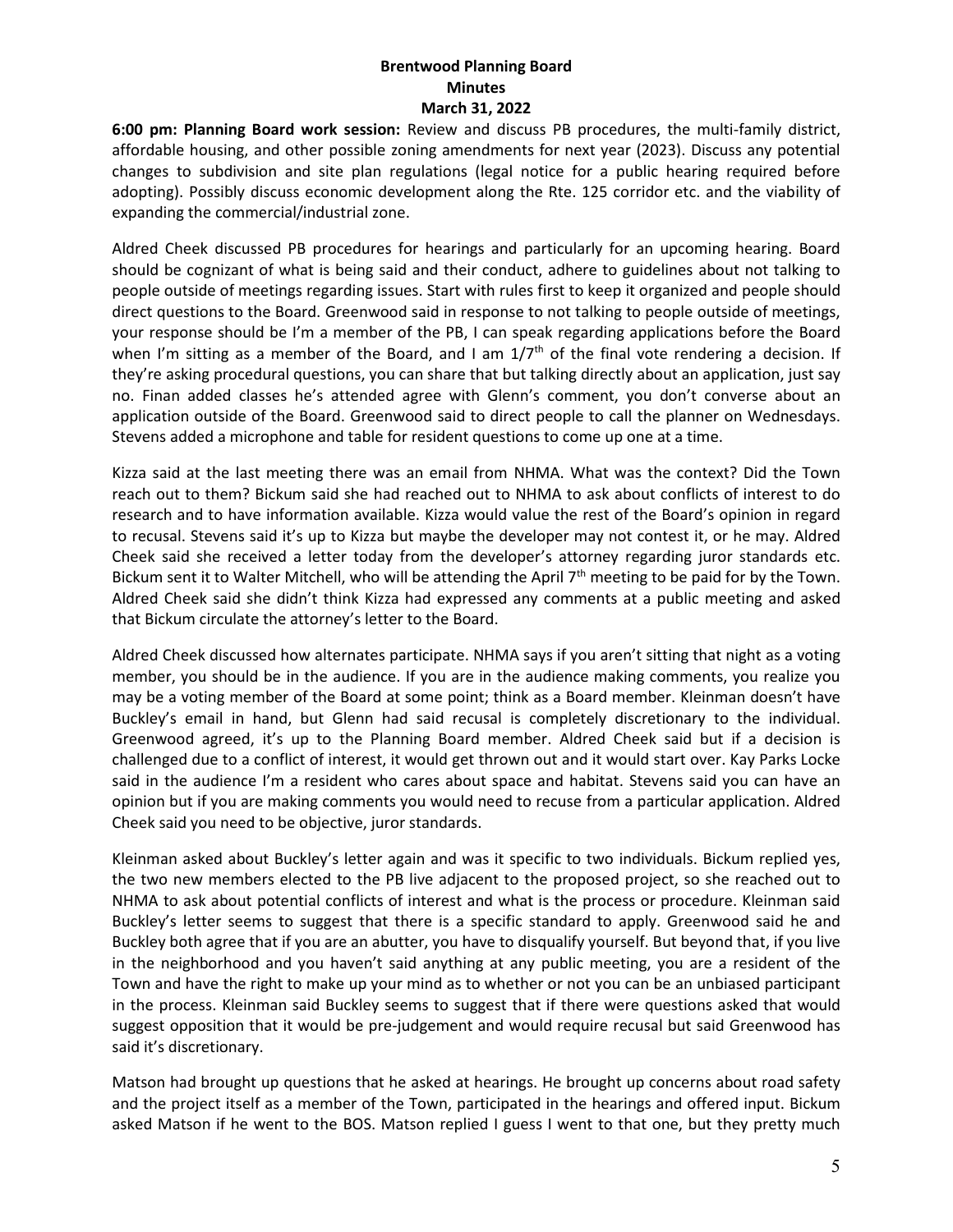told us that we needed to talk to the Planning Board. Bickum suggested he read the minutes from that BOS meeting. Aldred Cheek said if you started a list serve, or are a Facebook page manager, started a neighborhood organization anti the project, even if you aren't an abutter, which would fall into the same category…you've taken a position and have a clear interest. Stevens suggested it's what the judge would think. Matson said he's willing to do what's best for the Town, which being said, he thinks he can be impartial. Other people have talked too. He understands what Buckley is bringing up and makes valid points.

Kennedy said he's always asked for Glenn's counsel if the question of recusal came up and he has taken Glenn's recommendation. Even if he felt that he shouldn't have too, he did if Glenn felt he should because he didn't want it to be a problem. Stevens said Walter will be at the meeting. Greenwood said your fellow Board members should be asked and get their input. Design Reviews are non-binding, so statements made by the applicant or Board members it ends with that Design Review process. Members sitting during the review of an application can ask questions. Stevens suggested meeting with Walter Mitchell earlier, prior to the meeting to discuss. Greenwood would recommend that if you are an alternate and not voting, say that at the podium and make it clear you're an alternate on the Planning Board. Aldred Cheek said the NHMA guidance is should alternates participate in the discussion if they aren't voting members and it says no, they should sit in the audience. Greenwood disagreed but he's not an attorney. He said an alternate should remain engaged and they should be able to determine what's going on. Stevens suggested a separate table for the alternates not voting but could still ask questions. Aldred Cheek is concerned that with 5 alternates and a full Board, it could be unwieldy. Stevens felt it was important for the alternates be close enough to the discussion to be part of the interaction. Greenwood suggested checking with Walter for the best approach.

Bob Stephens, Chair of the Conservation Commission, received clarification that Buckley is counsel for the NHMA, and Walter Mitchell is Town's legal counsel. And was worried about the people who collected the new Board members for this issue. There are people who cast their votes for the new Planning Board members because they were concerned about issues before the Planning Board. Among them the elephant in the room here. Why would their votes just be ignored if people are going to recuse themselves? Are we to believe that folks don't have opinions? Just because they don't express them doesn't mean they don't have them. Greenwood said there is protocol that every Board, every organization follows. One of the protocols that the Planning Board follows is making sure that you hear all the evidence presented to you. Stephens agreed but we're having this discussion because the protocol isn't certain or set right now. Kleinman added it's Buckley's opinion. Stephens said my question is are we concerned about getting sued or the other side prevailing? An awful lot of people cast their votes because they were concerned about matters before the Planning Board and to make their votes not matter would be inappropriate. Greenwood would take a different approach and would certainly hope that they voted for people that they understood should act as a Planning Board member needs to act, look at every application with an unbiased eye. So, if they only voted for someone they thought would only be acting in one way, that to him is a bad vote. They have the right to do it but there is a responsibility incumbent upon a Planning Board member; abutters are the big one. Aldred Cheek said juror standards, I can have opinions but need to set those aside and be objective. It needs to be documented, yes, we considered this and here's why and move on.

Aldred Cheek asked everyone to come at 6 pm to help set up. Bickum will check with Andy Gray to make sure the microphones work. Bickum will reach out to Walter and see if he can come at 6:30 pm. Parks Locke asked how to ask questions. Kennedy said come up to the microphone, state your name and ask as long as you aren't a sitting member on the Board. Finan reminded Cheek about mentioning that no one should approach the Board after. Aldred Cheek will say something about being civil.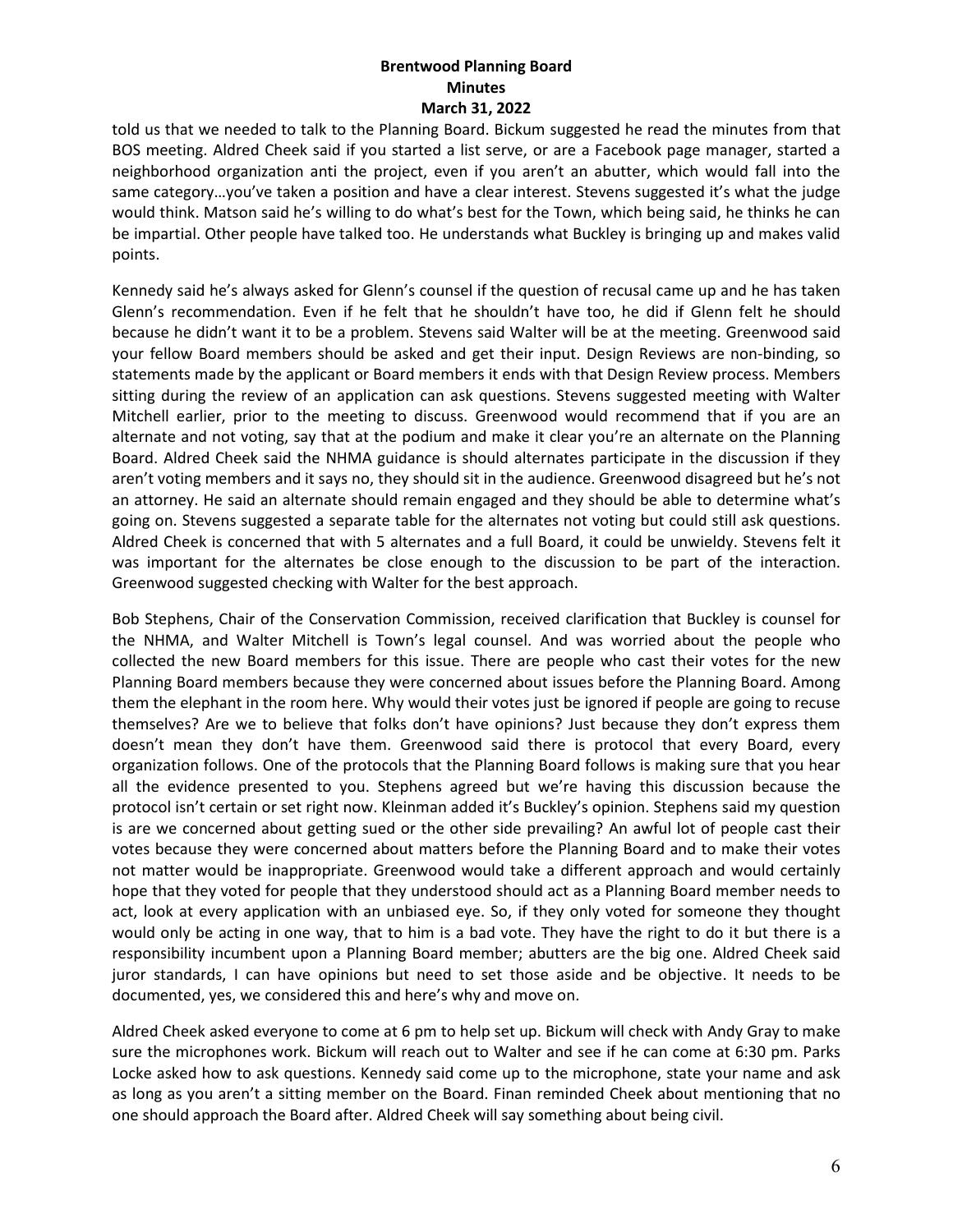**Possible Zoning amendments or changes**. Aldred Cheek prepared a table to prioritize and thinks that workforce housing should be prioritized as Brentwood is out of compliance. Board discussed items in the table or list (on file). Stephens said he's here because the Conservation Commission wants to work with the Board to review and discuss zoning amendments. What is the procedure moving forward? Aldred Cheek said the work sessions are to discuss. Stevens said these usually take place in the Fall, but we should start a lot earlier to have months to discuss. Stephens said the senior housing ordinance was eradicated and maybe it should be worked on with other ConComm input. Aldred Cheek suggested not trying to do too many for this year and narrow it down. Stephens can review and provide input. Board discussed.

Stephens said ConComm is interested in mixed use and worker housing and senior housing. High density development is needed to alleviate the tax burden, but the problem is where is it done. Stevens said the Economic Development Committee is currently analyzing maps and information. If a land mass doesn't support it, it's a moot point. Stephens said along the Exeter River is not the place to have density development. These rules were made by those that don't have every scenario and we learn as we go. As those issues arise, if someone from ConComm isn't around, let us know so we can have some say. That piece of property was nabbed by someone who has every right to try to make a profit and now we've got a situation we may want to address with the Board. Aldred Cheek asked for bullet points and suggested he meet with the UNH interns with the Economic Development Committee. Kennedy suggested ConCom work with Greenwood to understand the zoning and the pitfalls in trying to designate areas, spot zoning.

## **Board's priority list:**

- 1. **Workforce housing / Affordable housing. Multi-family zone / Rentals:** Look for those that want to develop something smaller. Board discussed the workforce housing and the limits of the market value on them, deed restrictions. Stevens said Glenn hit in on the nose on March  $17<sup>th</sup>$ . The only way to do it, is have the Town buys a large parcel with constraints on it but gives it to a developer to build smaller units to rent or sell for reasonable prices. Board discussed. Aldred Cheek said data should come from EDC etc. and revisit once we have more data. Letty Bedard said the suggested maximum for affordable for a family of four is \$423,000.
- 2. **Fire Chief's Suggestions –** Have him come in to discuss his suggestions.
- 3. **Mixed use area** Economic Development is interested in this. Need more information from EDC.
- 4. **Rural character** define, difference between rural and rural character. More research is needed. Agricultural commission?

Stevens said whatever we do has to pass legal muster.

Board discussed possible changes/additions to Subdivision and Site Plan Regulations and the Excavation Permit.

#### **Revise Site Plan Regulations** *and application requirements to include:*

**1.** *Aerial photo of the site.* Glenn's suggested text for Site Plans only: "*A graphic exhibit will be provided with each application showing an aerial view of the subject parcel to assist the Planning Board in understanding the existing scope of activity currently on site. This exhibit can be a Google Earth ™ image or the result of any other technology that can generate such an aerial image."* Greenwood said anything to be changed or added in the site plan or subdivision regulations would need to be legally noticed in paper for adoption at a later date but doesn't require Town Vote.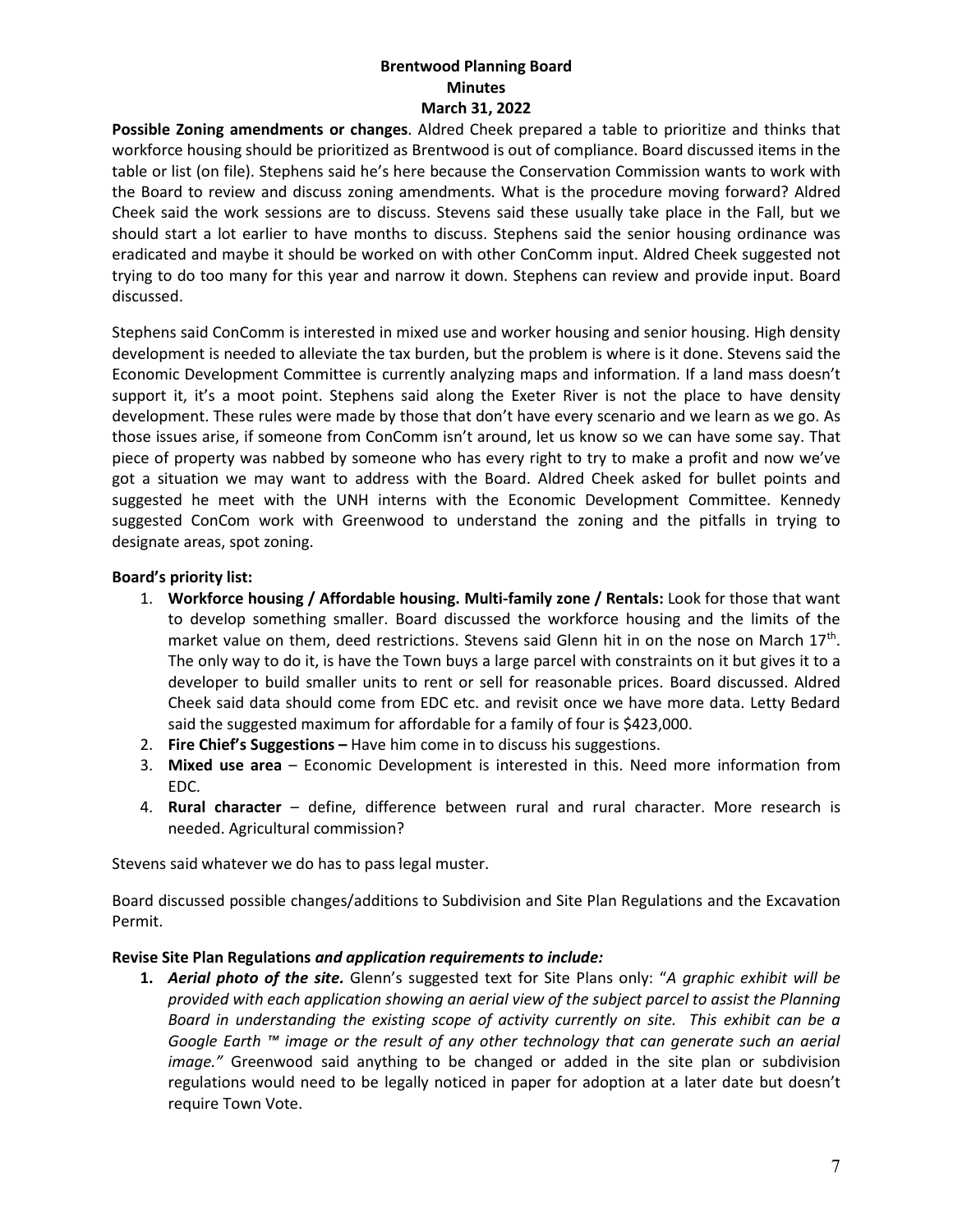Kizza asked if they should add a time frame for an aerial image, one year or two years and costs? Her company has drone pilots which is about \$300 per hour in metro Boston. It depends on the size of the site. A recent project took 6 hours. Few hundred to a few thousand. Stevens suggested she define this more, what do we want. Board discussed scale. Greenwood said Google Earth uses the address and gives the satellite image. Aerial photo of a representation of 1" to 50", plan size. Kizza said that seems logical and recommend a time frame, one-two years. Kizza will draft it up.

**2. Excavation permit fee.** Change from \$50 to \$250. BOS collect the money. Greenwood said PB does startup for a gravel permit request. Change to be noticed with aerial photo language once finalized.

Aldred Cheek said RPCs are doing housing needs assessments now. Greenwood said the NH Housing Authority has sample ordinances for affordability. It's easier with rentals. You can provide it with rentals or home ownership. Brentwood doesn't provide rentals. Affordability doesn't always mean ownership and the state recognizes market factors that are against affordability in Rockingham County. Asking Rye to provide affordable housing is absurd. It's a difficult issue, home ownership in Rockingham County. The issue is complying with State law. But rental housing is not impossible. Make rental units available which diversifies the housing stock and allowed a new income level to live in Brentwood, which would help a challenge in court. Aldred Cheek said so fix the multi-family zone district. Greenwood agreed. Stevens said more density would be required. Board discussed. Greenwood said maybe there's a way to work with the County on affordable housing. If the County, does it by themselves, we wouldn't get credit, but we've told them they can't do it alone. The State of NH does not have counties do housing. Stevens said we could work with the County to build affordable housing but who will pay for the schools, Brentwood would. It would be a huge cost to the Town. It's fine in elementary school but then they go to Exeter at \$17,500 per student from  $6^{\text{th}}$  –  $12^{\text{th}}$  grade, Brentwood pays that. How do you get the taxpayers to vote for it? Greenwood said due diligence, apartments doesn't mean tenements in NYC with 15 kids. It's incumbent upon us to provide the best case understanding of school age population for affordable rental units. Aldred Cheek asked for professionals that could help. Greenwood said the Seacoast Housing Alliance etc. that know this data. Greenwood can reach out to the Seacoast Housing Alliance and see if they can come in to speak to the Board. Kennedy asked about taxes from the County. Greenwood said if the Town worked with the County, which would be a major discussion point. Impact fees would apply to those new units, a double taxation. Board discussed taxation. Greenwood said the County would need to work with Brentwood to provide any multi-family housing in order for Brentwood to get credit for it, count it as part of the housing stock. The County can't do it independent of Brentwood and it would have to be taxed. Kleinman said in the Land Use Book, RSA 674:59 discusses workforce housing, pg. 458.

#### **Board Business:**

- The Board signed the manifest.
- The Board signed the revocation of site plan letter re: Carl Rullo (Jr.) re: 324 Rte. 125, red dumpster site for wetland violations; tax map 209.010.000 for recording. Steven said the state was supposed to work on this. Greenwood could ask the state what is going on. It is a wetland violation that was reported to the state and the state sent notice to Rullo but it stalled.
- The Chair has signed the mylar for the approved 2 lot subdivision for S&H Walker Woods Holdings, LLC, a.k.a. Debra Sanborn; tax map 206.009.002, Deer Hill Rd. Glenn had okayed the final plan set, CAs were met, and it was recorded earlier today.
- Greenwood spoke with Walter Mitchell, and he is not comfortable with an applicant paying. Town pays and he can attend on April 7th. *PB budget is \$2,050 total.*